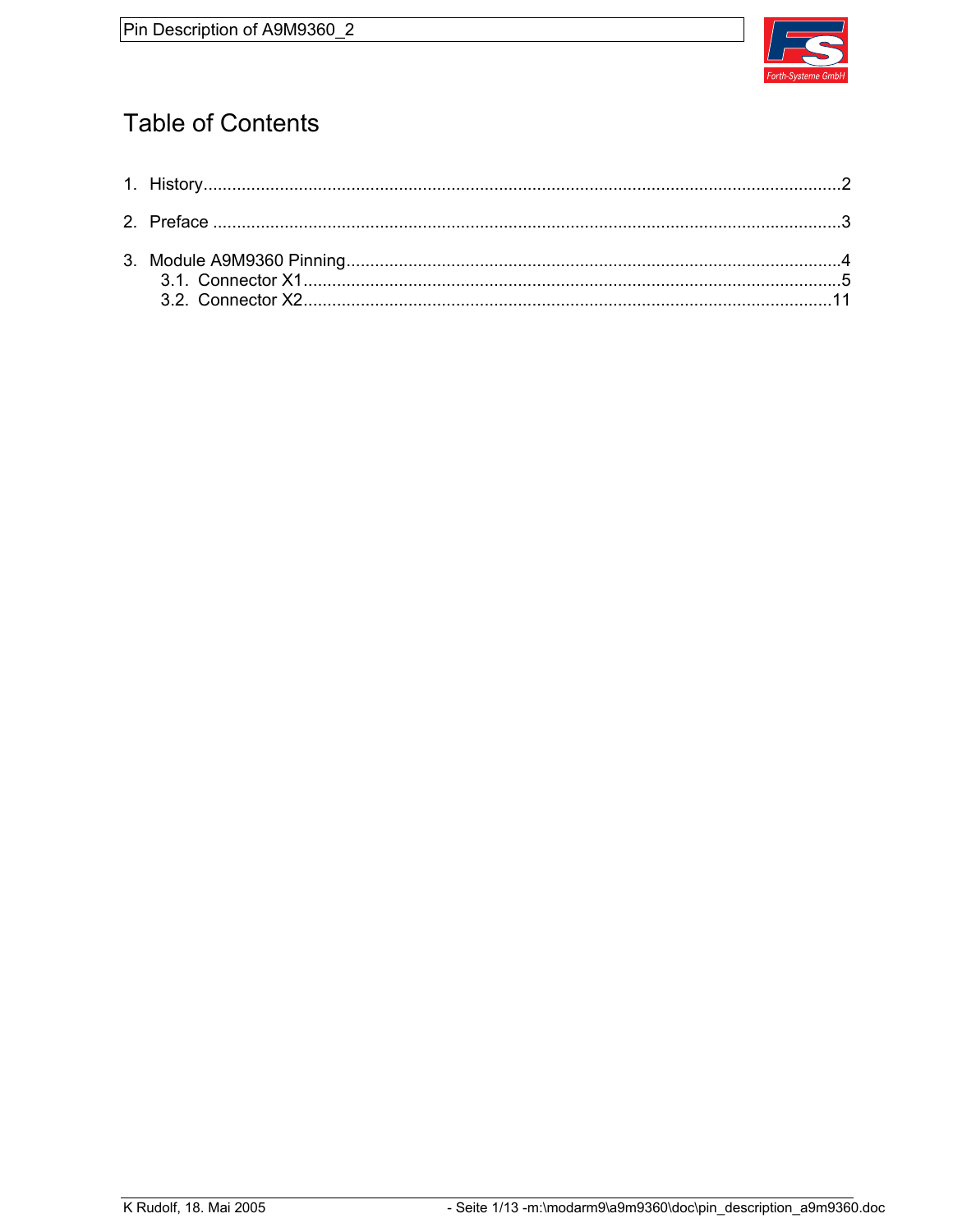

## **1. History**

| <b>Date</b> | <b>Version</b> | <b>Responsible</b> | <b>Description</b>                                 |
|-------------|----------------|--------------------|----------------------------------------------------|
| 18/02/05    | 1.0            | K Rudolf           | Initial Version                                    |
| 07.03.2005  | 11             | K Rudolf           | Ethernet LEDs need external resistor               |
| 09.03.2005  | 12             | K Rudolf           | Restructuring showing state after U-Boot           |
| 19.05.2005  | 2.0            | K Rudolf           | A9M9360_2: Pull up 10K to +3.3V at<br>RSTIN# added |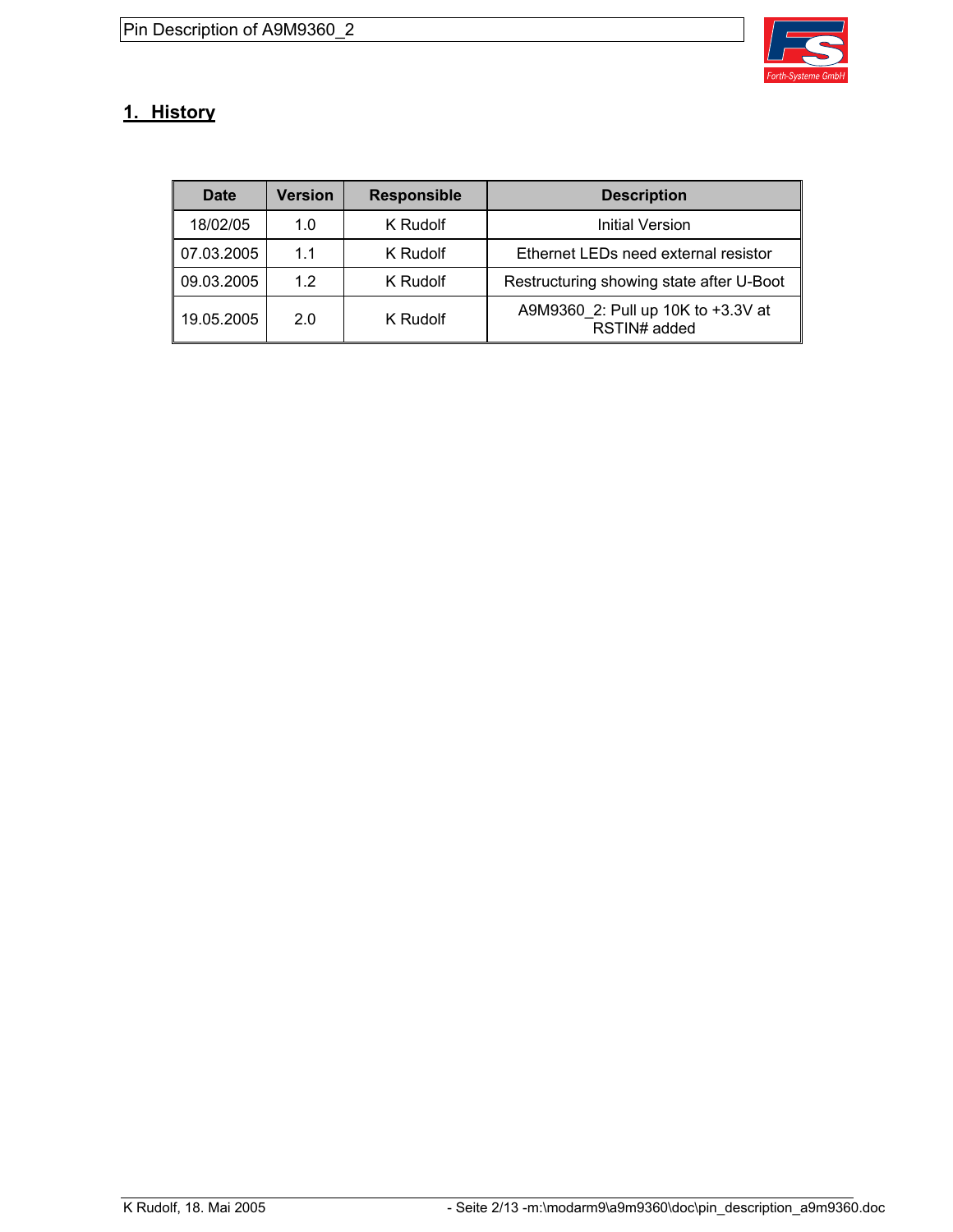

#### **2. Preface**

A9M9360 Module is a member of the ARM9 family with CPUs of different manufactorers. It has a NetSilicon NS9360 CPU, a 32-bit machine with up to 177MHz clock speed. The tables in the next sides describe every pin of the 2 X 120 pole connectors of the module, its properties and the usage of it on the A9M9750DEV\_1 board.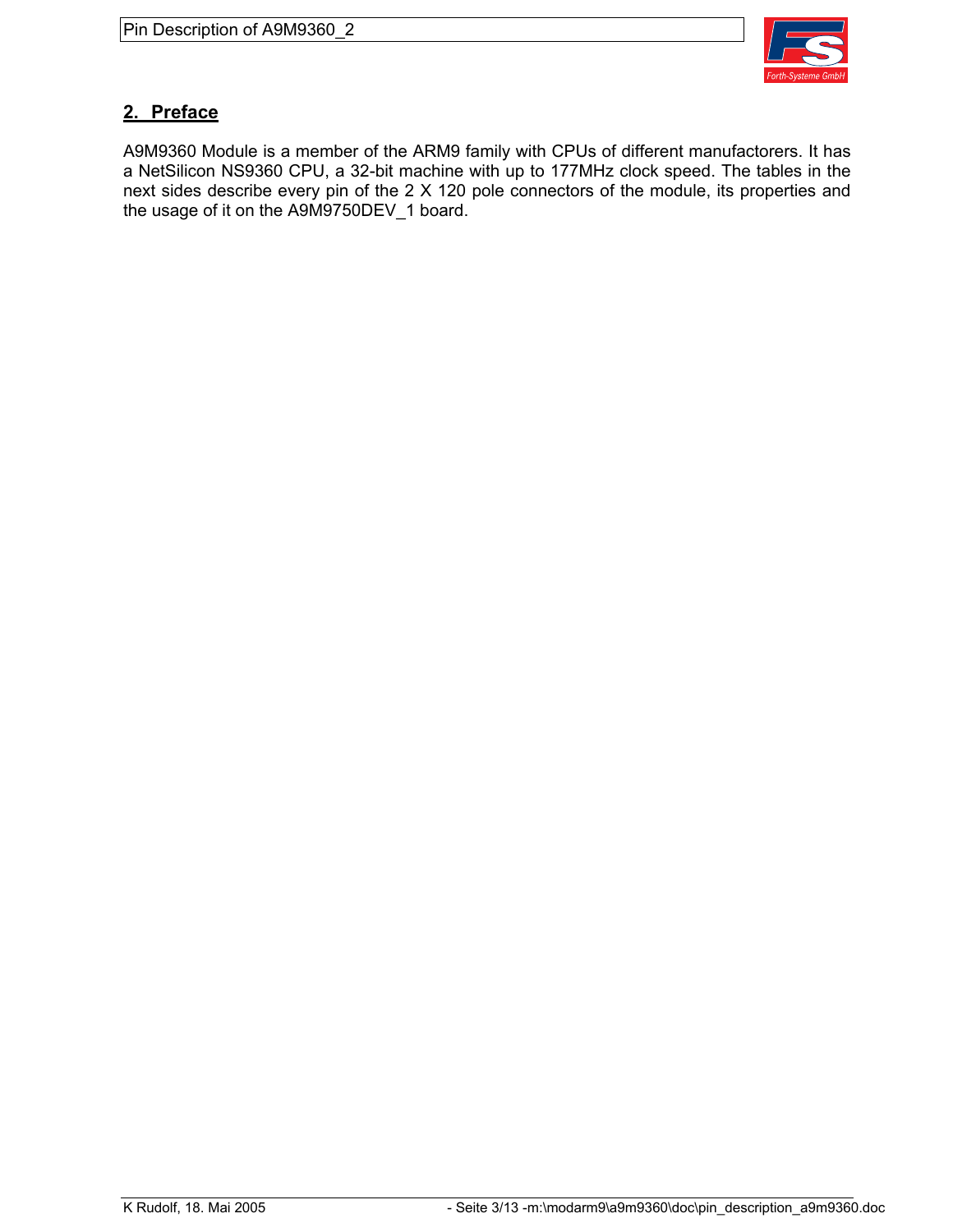

#### **3. Module A9M9360 Pinning**

Legend pin specification in table:

| X <sub>1</sub> | Type, | <b>State</b> | U-Boot   RESET   A9M9360 Name     | A9M9360 Description after<br><b>IUBOOT</b> | <b>Application</b><br><b>A9M9750DEV 1</b> |
|----------------|-------|--------------|-----------------------------------|--------------------------------------------|-------------------------------------------|
|                |       |              | module specific pins              |                                            |                                           |
|                |       |              | common pins to all<br>A9M modules |                                            |                                           |

Legend Type: I: Input O: Output I/O: Input or Output P: Power

Legend RESET State: PUW: Weak pull up to switched 3.3V in CPU on module PU10: Pull up 10K to switched 3.3V on module

Legend A9M9360 Name:

GPIO names show GPIO/Function0\_UART/Function0\_misc/Function1/Function2 GPIOSWX: no connection to GPIOX, when RESET# asserted (is strapping pin)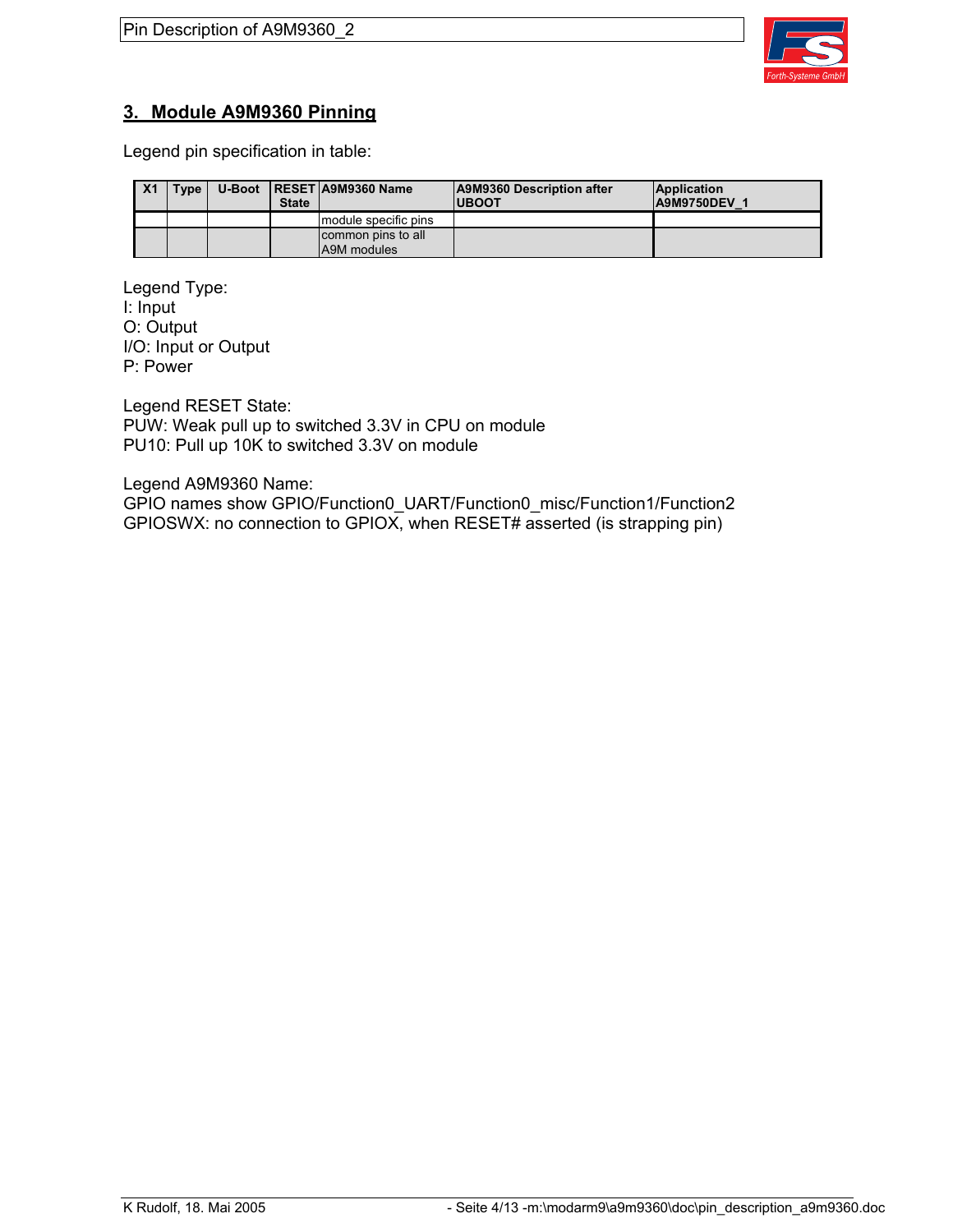

### **3.1. Connector X1**

| X <sub>1</sub> | <b>Type</b>    | U-Boot                   | <b>State</b> | <b>RESET A9M9360 Name</b>                                     | A9M9360 Description after<br><b>UBOOT</b>                                                                                         | <b>Application</b><br>A9M9750DEV 1                                                                                               |
|----------------|----------------|--------------------------|--------------|---------------------------------------------------------------|-----------------------------------------------------------------------------------------------------------------------------------|----------------------------------------------------------------------------------------------------------------------------------|
| $\mathbf{1}$   | P              | $\overline{\phantom{a}}$ |              | <b>GND</b>                                                    |                                                                                                                                   |                                                                                                                                  |
| $\overline{2}$ | L              |                          | <b>PU10</b>  | RSTIN#                                                        | Reset Input, i.e. Push Button<br>on the module this signal is the<br>input to a reset controller<br>Pullup 10K to +3.3V on module | Connected via 470R output<br>RES# RESET controller U16<br>supervising 1.5V, 3.3V and<br>manual RESET push button<br>on DEV board |
| 3              | $II$           |                          |              | <b>PWRGOOD</b>                                                | Output of the reset controller<br>push pull with 470R current limiting Multi-ICE X13 pin 15<br>resistor                           | Connected as PWRGOOD to                                                                                                          |
| $\overline{4}$ | O              | RSTOUT#                  |              | RSTOUT#                                                       | Output of CPU RESET_DONE<br>logical ANDed with PWRGOOD:<br>High after SPI boot loading<br>finished                                | Connected as RSTOUT# to<br><b>FPGA and CPLD</b>                                                                                  |
| 5              | $\mathsf{I}$   |                          | <b>PU10</b>  | <b>TCK</b>                                                    | <b>JTAG</b>                                                                                                                       | Connected to X12 (JTAG<br>Booster), X13 (Multi-ICE)                                                                              |
| 6              | L              |                          | <b>PU10</b>  | <b>TMS</b>                                                    | JTAG                                                                                                                              | Connected to X12 (JTAG<br>Booster), X13 (Multi-ICE)                                                                              |
| $\overline{7}$ | T              |                          | <b>PU10</b>  | TDI                                                           | <b>JTAG</b>                                                                                                                       | Connected to X12 (JTAG<br>Booster), X13 (Multi-ICE)                                                                              |
| 8              | O              | $\blacksquare$           | <b>PU10</b>  | <b>TDO</b>                                                    | <b>JTAG</b>                                                                                                                       | Connected to X12 (JTAG<br>Booster), X13 (Multi-ICE)                                                                              |
| 9              | $\mathbf{I}$   |                          | <b>PU10</b>  | TRST#                                                         | <b>JTAG</b>                                                                                                                       | Connected to X12 (JTAG<br>Booster), X13 (Multi-ICE)                                                                              |
| 10             | $\mathsf{I}$   |                          | <b>PU10</b>  | CONF <sub>0</sub><br>DEBUGEN#                                 | Debug Enable,<br>$0 =$ Debug enabled, TRST#<br>isolated from SRST#                                                                | Connected to DIP-switch<br>S4.1<br>ON: connected to GND                                                                          |
| 11             | $\mathsf{I}$   |                          | <b>PU10</b>  | CONF <sub>1</sub> /<br>NAND_FWP#                              | NAND Flash Write Protect,<br>0 = NAND Flash write protected                                                                       | Connected to DIP-switch<br>S4.2<br>ON: connected to GND                                                                          |
| 12             | $\mathbf{I}$   |                          | <b>PU10</b>  | CONF2/<br>OCD_EN#                                             | Enables OCD mode, use with<br>CONF0:<br>Pullup 10k to +3.3V on module                                                             | Connected to DIP-switch<br>S4.3<br>ON: connected to GND                                                                          |
| 13             | $\overline{a}$ |                          |              | CONF3/<br>not used                                            | no function<br>n.c.                                                                                                               | Connected to DIP-switch<br>S4.4<br>ON: connected to GND                                                                          |
| 14             | $U$            |                          | <b>PU10</b>  | CONF4<br>GPIO38; 2K2 in serie<br>Bit28 GEN ID                 |                                                                                                                                   | Connected to DIP-switch<br>S4.5<br>ON: connected to GND                                                                          |
| 15             | I/O            | $\mathbf{I}$             | <b>PU10</b>  | CONF <sub>5</sub><br>GPIO39; 2K2 in serie<br>Bit29 GEN_ID     |                                                                                                                                   | Connected to DIP-switch<br>S4.6<br>ON: connected to GND                                                                          |
| 16             | $U$            |                          | <b>PU10</b>  | CONF <sub>6</sub><br>GPIO40; 2K2 in serie<br>Bit30 GEN ID     |                                                                                                                                   | Connected to DIP-switch<br>S4.7<br>ON: connected to GND                                                                          |
| 17             | I/O            |                          | <b>PU10</b>  | <b>CONF7</b><br>GPIO41; 2K2 in serie<br>Bit31 GEN ID          |                                                                                                                                   | Connected to DIP-switch<br>S4.8<br>ON: connected to GND                                                                          |
| 18             | 1/O            |                          | <b>PU10</b>  | GPIOSW8/<br><b>TXDA/</b><br>SPIA DO/<br>-/                    | <b>GPIO Input</b>                                                                                                                 | Connected as SPIA DO<br>(Funct 0, SPI) to Touch<br>Controller LCD, X27                                                           |
| 19             | 1/O            |                          | <b>PUW</b>   | GPIO <sub>9</sub> /<br>RXDA/<br>SPIA_DI<br>-/                 | <b>GPIO Input</b>                                                                                                                 | Connected as SPIA DI<br>(Funct 0, SPI) to Touch<br>Controller LCD, X27                                                           |
| 20             | 1/O            |                          | <b>PU10</b>  | GPIOSW10/<br>RTSA#/<br>$-$ / $\,$<br>reserved/<br>PWM0 dupe   | <b>GPIO Input</b>                                                                                                                 | Connected as AUD WS<br>(FUNCT 3, Output) to Audio<br>chip U6                                                                     |
| 21             | 1/O            |                          | <b>PUW</b>   | <b>GPIO11/</b><br>CTSA#/<br>-/<br>EIRQ2 dupe/<br>timer 0 dupe | <b>GPIO Input</b>                                                                                                                 | Connected as IRQ2 (Input,<br>Funct 1) to FPGA U17 and<br>CPLD U2, pull up 10K on<br><b>DEV</b>                                   |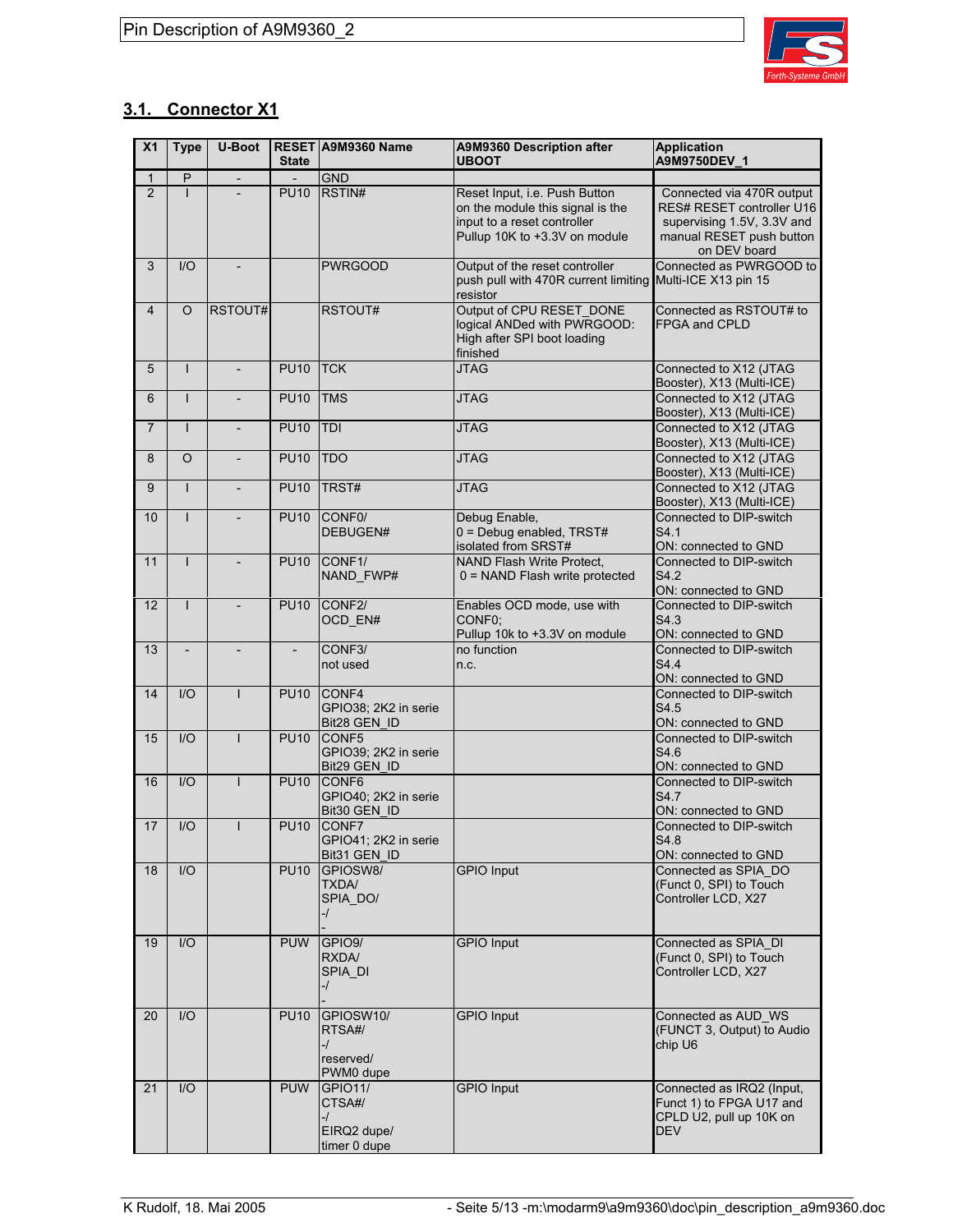

| X <sub>1</sub> | <b>Type</b>              | <b>U-Boot</b>            | <b>State</b>             | RESET A9M9360 Name                                               | A9M9360 Description after<br><b>UBOOT</b> | <b>Application</b><br>A9M9750DEV_1                                               |
|----------------|--------------------------|--------------------------|--------------------------|------------------------------------------------------------------|-------------------------------------------|----------------------------------------------------------------------------------|
| 22             | 1/O                      |                          | <b>PU10</b>              | GPIOSW12/<br>DTRA#/<br>$-I$<br>reserved/<br>PWM1 dupe            | <b>GPIO Input</b>                         | Connected as FPGA_CS0#<br>(Output, Funct 3) via switch<br>U41 to FPGA EEPROM U10 |
| 23             | $\overline{1/O}$         | $\overline{a}$           | <b>PU10</b>              | <b>GPIO13/</b><br>DSRA#/<br>$-I$<br>EIRQ0 dupe/<br>PWM2 dupe     | <b>GPIO</b> Input                         | Connected to RTC_INT# on<br>Module; logical OR with open<br>drain possible       |
| 24             | $II$                     | <b>TxDB</b>              | <b>PU10</b>              | GPIOSW0/<br>TXDB/<br>SPIB DO<br>DMA0_DONE dupe/<br>timer 1 dupe  | TXD Console (Output, Funct 0,<br>UART)    | Connected as SPIB_DO<br>(Output Funct 0, SPI) to<br>audio chip U6                |
| 25             | $II$                     | <b>RxDB</b>              | <b>PUW</b>               | GPIO1/<br>RXDB/<br>SPIB DI/<br>DMA0_REQ dupe<br>EIRQ0            | RXD Console (Input, Funct 0,<br>UART)     | Connected as SPIB_DI (Input<br>Funct 0, SPI) via R58 to<br>audio chip U6         |
| 26             | I/O                      |                          | <b>PU10</b>              | GPIOSW2/<br>RTSB#/<br>$-1$<br>timer <sub>0</sub> /<br>DMA1_ACK   | <b>GPIO Input</b>                         | Connected as L3_CLK<br>(Output, Funct 3) to audio<br>chip U6                     |
| 27             | I/O                      |                          | <b>PUW</b>               | GPIO <sub>3</sub> /<br>CTSB#/<br>$-1$<br>1284_ACK#/<br>DMA0_REQ# | <b>GPIO Input</b>                         | Connected as DMA_REQ0<br>(Input, Funct 2) to FPGA U17<br>and CPLD U2             |
| 28             | 1/O                      |                          | <b>PU10</b>              | GPIOSW4/<br>DTRB#/<br>$-1$<br>1284 BUSY/<br>DMA0_DONE            | <b>GPIO Input</b>                         | Connected as L3MODE<br>(Output, Funct 3) to audio<br>chip U6                     |
| 29             | 1/O                      |                          | <b>PUW</b>               | GPIO <sub>5</sub> /<br>DSRB#/<br>$-1$<br>1284 ERR<br>DMA0 ACK    | <b>GPIO Input</b>                         | Connected as DMA ACK0<br>(Output, Funct 2) to FPGA<br>U17 and CPLD U2            |
| 30             | 1/O                      | $\overline{a}$           | <b>PUW</b>               | GPIO6/<br>RIB#/<br>SPIB CLK/<br>1284P_JAM/<br>timer 7 dupe       | <b>GPIO</b> Input                         | Connected as SPIB CLK<br>(Funct 0, SPI) to audio chip<br>U6 and FPGA U17         |
| 31             | I/O                      |                          | PUW                      | GPIO7/<br>DCDB#/<br>SPIB_EN/<br>DMA0_ACK dupe/<br>EIRQ1          | <b>GPIO Input</b>                         | Connected as SPIB_EN#<br>(Funct0, SPI) to FPGA U17                               |
| 32             | $\overline{1/O}$         | $\overline{a}$           |                          | <b>GPIO72/</b><br>-/<br>WAIT#/<br>reserved/<br>reserved          | <b>GPIO Input</b>                         | Connected as WAIT# (Input,<br>Funct 0) to FPGA U17 and<br>CPLD U2                |
| 33             | 1/O                      |                          |                          | <b>GPIO68/</b><br>$-1$<br>A24/<br>MCKE 0/<br>EIRQ0 dupe          | <b>GPIO Input</b>                         | Connected as A24 (Output,<br>Funct 0) to FPGA U17                                |
| 34             | I/O                      |                          |                          | GPIO69/<br>-/<br>A25/<br>MCKE 1/<br>EIRQ1 dupe                   | <b>GPIO Input</b>                         | Connected as A25 (Output,<br>Funct 0) to FPGA U17                                |
| 35             | $\overline{\phantom{0}}$ | $\overline{\phantom{a}}$ | $\overline{\phantom{a}}$ | n.c.                                                             | reserved for A26                          |                                                                                  |
| 36             | $\overline{\phantom{a}}$ |                          |                          | n.c.                                                             | reserved for A27                          |                                                                                  |
| 37             | I/O                      | I/O                      | <b>PUW</b>               | GPIOSW24/<br>DTRD#/<br>-/<br>LCDD <sub>0</sub> /<br>reserved     | LCD data                                  | Connected as LCDD0 (I/O,<br>Funct 1) to X25                                      |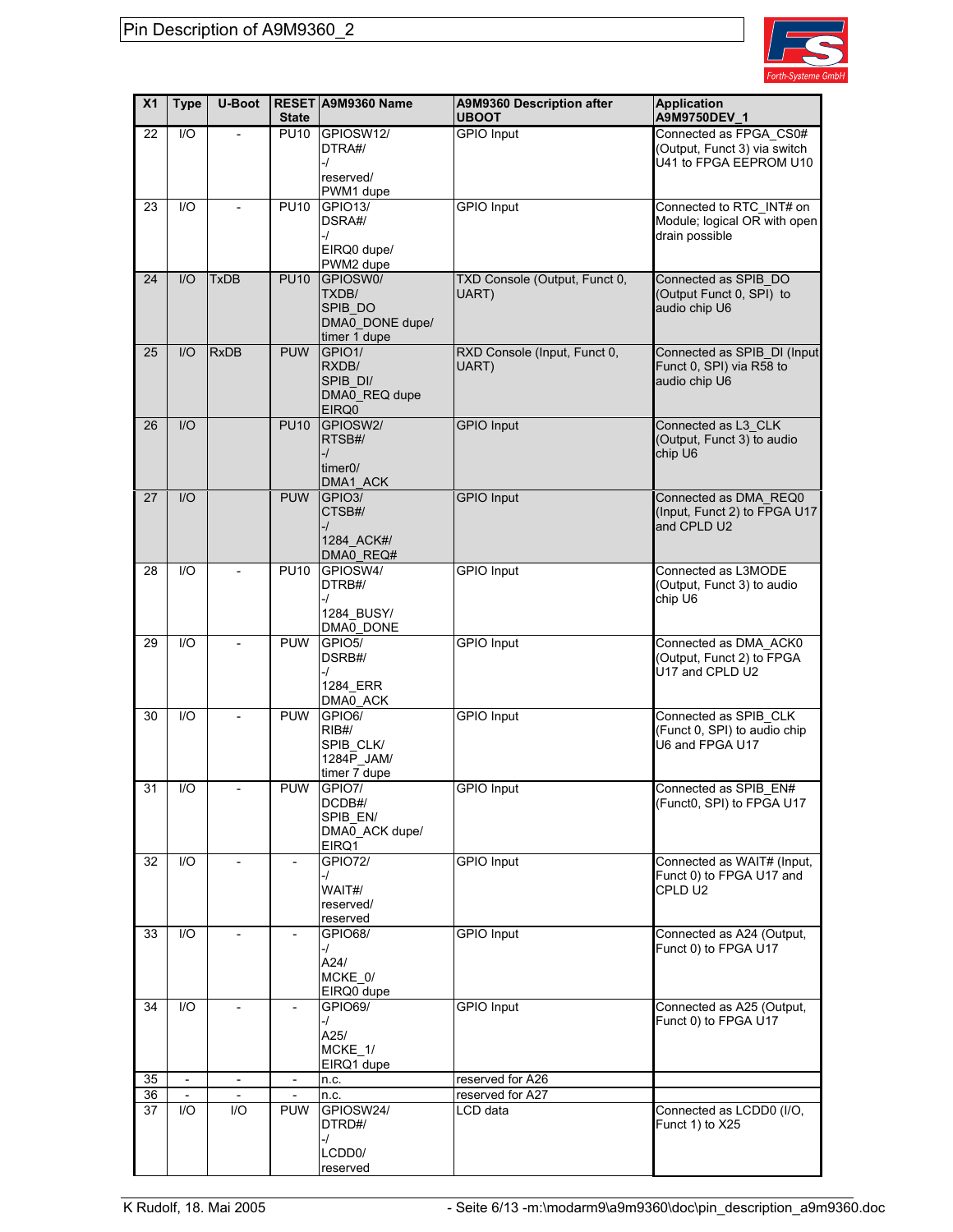

| X <sub>1</sub> | <b>Type</b> | U-Boot                 | <b>State</b>             | RESET A9M9360 Name                                                    | A9M9360 Description after<br><b>UBOOT</b> | <b>Application</b><br>A9M9750DEV_1           |
|----------------|-------------|------------------------|--------------------------|-----------------------------------------------------------------------|-------------------------------------------|----------------------------------------------|
| 38             | 1/O         | I/O                    | <b>PUW</b>               | <b>GPIO25/</b><br>DSRD#/<br>$-1$<br>LCDD1/<br>reserved                | LCD data                                  | Connected as LCDD1 (I/O,<br>Funct 1) to X25  |
| 39             | P           | P                      | $\overline{\phantom{a}}$ | <b>GND</b>                                                            |                                           |                                              |
| 40             | 1/O         | $\mathsf{U}\mathsf{O}$ | <b>PUW</b>               | <b>GPIO26/</b><br>RID#/<br>SPID_CK/<br>LCDD <sub>2</sub> /<br>timer 3 | LCD data                                  | Connected as LCDD2 (I/O,<br>Funct 1) to X25  |
| 41             | 1/O         | I/O                    | <b>PUW</b>               | <b>GPIO27/</b><br>DCDD#/<br>SPID_EN#/<br>LCDD3/<br>timer 4            | LCD data                                  | Connected as LCDD3 (I/O,<br>Funct 1) to X25  |
| 42             | 1/O         | $UO$                   | <b>PUW</b>               | <b>GPIO28/</b><br>$-1$<br>EIRQ1 dupe/<br>LCDD4/<br>LCDD8 dupe         | LCD data                                  | Connected as LCDD4 (I/O,<br>Funct 1) to X25  |
| 43             | 1/O         | $\mathsf{U}\mathsf{O}$ | <b>PUW</b>               | <b>GPIO29/</b><br>$-1$<br>timer 5/<br>LCDD5/<br>LCDD9 dupe            | LCD data                                  | Connected as LCDD5 (I/O,<br>Funct 1) to X25  |
| 44             | 1/O         | 1/O                    | <b>PUW</b>               | <b>GPIO30/</b><br>$-1$<br>timer 6<br>LCDD6/<br>LCDD10 dupe            | LCD data                                  | Connected as LCDD6 (I/O,<br>Funct 1) to X25  |
| 45             | 1/O         | 1/O                    | <b>PUW</b>               | GPIO31/<br>$-1$<br>timer 7/<br>LCDD7/<br>LCDD11 dupe                  | LCD data                                  | Connected as LCDD7 (I/O,<br>Funct 1) to X25  |
| 46             | 1/O         | $1/O$                  | <b>PUW</b>               | <b>GPIO32/</b><br>$-1$<br>EIRQ2/<br>1284_D0/<br>LCD <sub>D</sub> 8    | LCD data                                  | Connected as LCDD8 (I/O,<br>Funct 1) to X25  |
| 47             | I/O         | I/O                    | <b>PUW</b>               | GPIO33/<br>-1<br>reserved/<br>1284 D1/<br>LCD <sub>D9</sub>           | LCD data                                  | Connected as LCDD9 (I/O,<br>Funct 1) to X25  |
| 48             | I/O         | I/O                    | <b>PUW</b>               | <b>GPIO34/</b><br>$-1$<br>I2C_SCL/<br>1284 D2/<br>LCDD <sub>10</sub>  | LCD data                                  | Connected as LCDD10 (I/O,<br>Funct 1) to X25 |
| 49             | I/O         | I/O                    | <b>PUW</b>               | GPIO35/<br>$-1$<br>I2C_SDA/<br>1284 D3/<br>LCDD11                     | LCD data                                  | Connected as LCDD11 (I/O,<br>Funct 1) to X25 |
| 50             | I/O         | I/O                    | <b>PU10</b>              | GPIOSW36/<br>$-1$<br>PWM0/<br>1284 D4/<br>LCDD12                      | LCD data                                  | Connected as LCDD12 (I/O,<br>Funct 1) to X25 |
| 51             | I/O         | I/O                    | <b>PU10</b>              | GPIOSW37/<br>$-I$<br>PWM1/<br>1284 D5/<br>LCDD <sub>13</sub>          | LCD data                                  | Connected as LCDD13 (I/O,<br>Funct 1) to X25 |
| 52             | I/O         | I/O                    | <b>PU10</b>              | GPIOSW38/<br>-/<br>PWM2/<br>1284_D6/<br>LCDD14                        | LCD data                                  | Connected as LCDD14 (I/O,<br>Funct 1) to X25 |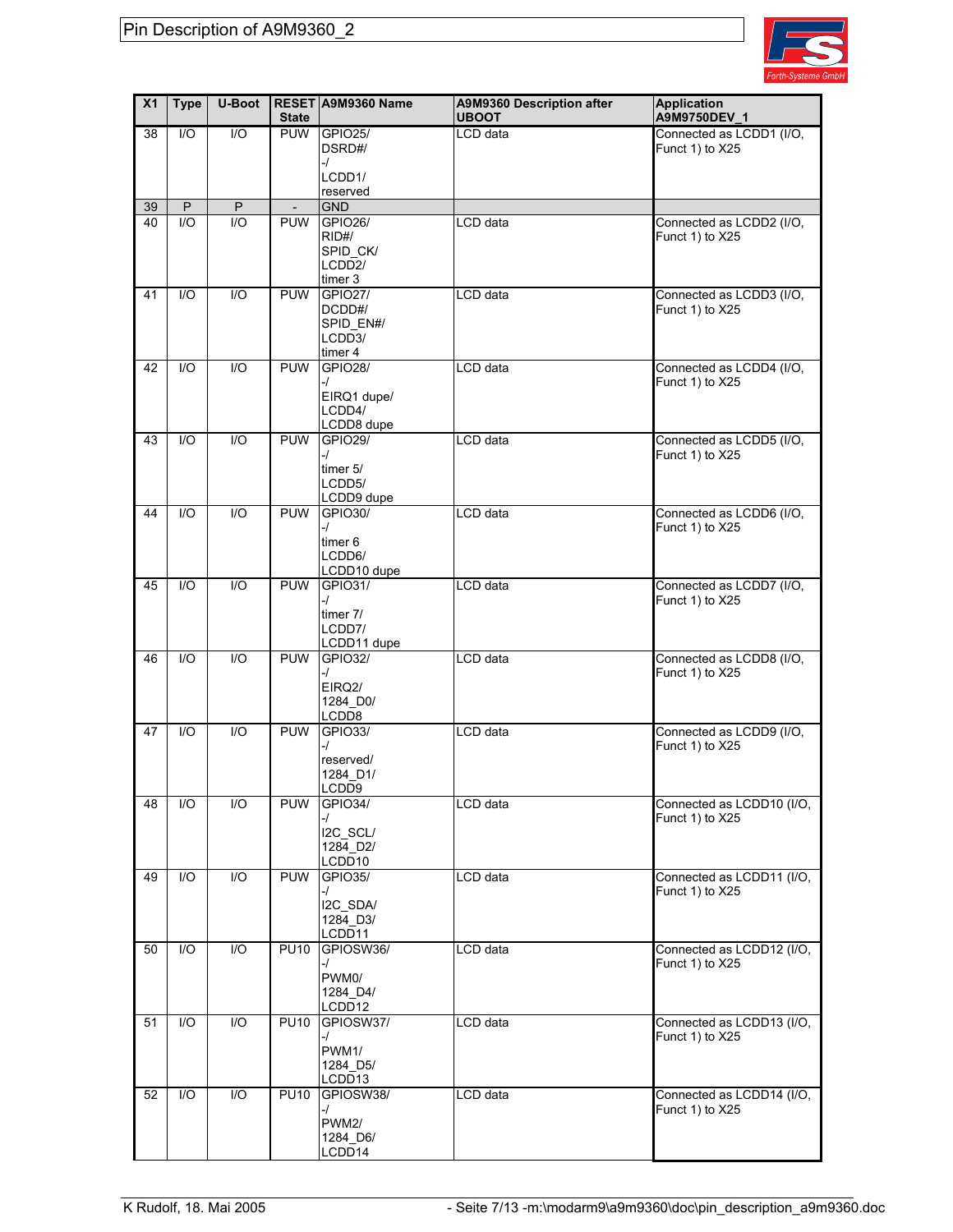

| X <sub>1</sub> | <b>Type</b> | <b>U-Boot</b>  | <b>State</b> | RESET A9M9360 Name            | A9M9360 Description after<br><b>UBOOT</b> | <b>Application</b><br>A9M9750DEV 1                         |
|----------------|-------------|----------------|--------------|-------------------------------|-------------------------------------------|------------------------------------------------------------|
| 53             | 1/O         | $1/O$          | <b>PU10</b>  | GPIOSW39/                     | LCD data                                  | Connected as LCDD15 (I/O,                                  |
|                |             |                |              | -/<br>PWM3/                   |                                           | Funct 1) to X25                                            |
|                |             |                |              | 1284 D7/                      |                                           |                                                            |
| 54             | 1/O         | $UO$           | <b>PU10</b>  | LCDD15<br>GPIOSW40/           | LCD data                                  | Connected as LCDD16 (I/O,                                  |
|                |             |                |              | TXDC/                         |                                           | Funct 1) to X25                                            |
|                |             |                |              | SPIC DO/<br>EIRQ3/            |                                           |                                                            |
|                |             |                |              | LCDD16                        |                                           |                                                            |
| 55             | 1/O         | 1/O            | <b>PU10</b>  | GPIOSW41/<br>RXDC/            | LCD data                                  | Connected as LCDD17 (I/O,<br>Funct 1) to X25               |
|                |             |                |              | SPIC DI/                      |                                           |                                                            |
|                |             |                |              | reserved/<br>LCDD17           |                                           |                                                            |
| 56             | 1/O         |                | <b>PUW</b>   | <b>GPIO42/</b>                | <b>GPIOInput</b>                          | Connected as FPGA DCLK                                     |
|                |             |                |              | RTSC#/<br>-1                  |                                           | (Output, Funct 3) via switch<br>U41 to FPGA EEPROM U10     |
|                |             |                |              | reserved/                     |                                           | or as USB_PHY_DP (I/O,                                     |
|                |             |                |              | USB EXTPHY D+                 |                                           | Funct 2) to USB PHY U20                                    |
| 57             | 1/O         |                | <b>PUW</b>   | GPIO43/<br>CTSC#/             | <b>GPIO</b> Input                         | Connected as FPGA DATA0<br>(Input, Funct 3) via switch     |
|                |             |                |              | -1                            |                                           | U40 to FPGA EEPROM U10                                     |
|                |             |                |              | 1284 DIRCON/<br>USB_EXTPHY_D- |                                           | or as USB PHY DM (I/O,<br>Funct 2) to USB PHY U20          |
| 58             | 1/O         | $\overline{a}$ | <b>PU10</b>  | GPIOSW44/                     | <b>GPIO Input</b>                         | Connected as FPGA_ASD0                                     |
|                |             |                |              | TXDD/<br>SPID_DO/             |                                           | (Output, Funct 3) via switch<br>U41 to FPGA EEPROM U10     |
|                |             |                |              | 1284 SELECT/                  |                                           | or as USB PHY OE#                                          |
|                |             |                |              | USB EXTPHY OE#                |                                           | (Output, Funct 2) to USB<br>PHY U20                        |
| 59             | 1/O         |                | <b>PUW</b>   | <b>GPIO45/</b>                | <b>GPIO</b> Input                         | Connected as GPIO45                                        |
|                |             |                |              | RXDD/<br>SPID DI/             |                                           | (Input, Funct 3) via 1K (R89)<br>to U1 (user key 1) and as |
|                |             |                |              | 1284 STB/                     |                                           | USB_PHY_RCV (Input,                                        |
| 60             | 1/O         |                | <b>PUW</b>   | USB EXTPHY RCV<br>GPIO46/     | <b>GPIO Input</b>                         | Funct 2) to USB PHY U20<br>Connected as GPIO46             |
|                |             |                |              | RTSD#/                        |                                           | (Input, Funct 3) via 1K (R90)                              |
|                |             |                |              | -1<br>1284 ALFD               |                                           | to U2 (user key 2)                                         |
|                |             |                |              | USB EXTPHY RXD+               |                                           |                                                            |
| 61             | O           | GPIO47         | <b>PUW</b>   | <b>GPIO47/</b><br>CTSD#/      | <b>GPIO Output</b>                        | Connected as GPIO47<br>(Output, Funct 3) via J13 to        |
|                |             |                |              | -1                            |                                           | LE4 (DEBUG LED)                                            |
|                |             |                |              | 1284 INIT/<br>USB_EXTPHY_RXD- |                                           |                                                            |
| 62             | I/O         |                | <b>PUW</b>   | GPIO18/                       | <b>LCD Control Output</b>                 | Connected as                                               |
|                |             |                |              | ECAM_REJ/                     |                                           | LCD_PWREN# (Output,<br>Funct 1 or Funct 3) to X25          |
|                |             |                |              | LCD PWREN#/                   |                                           |                                                            |
| 63             | I/O         |                | <b>PUW</b>   | EIRQ3 dupe<br><b>GPIO22/</b>  | <b>LCD Output</b>                         | Connected as LCD_AC_BDE                                    |
|                |             |                |              | RIC#/                         |                                           | (Output, Funct 1) to X25                                   |
|                |             |                |              | SPIC_CK/<br>LCD_AC_BDE/       |                                           |                                                            |
|                |             |                |              | reserved                      |                                           |                                                            |
| 64             | 1/O         | ı              | <b>PUW</b>   | GPIO21/<br>DSRC#/             | <b>LCD Output</b>                         | Connected as LCD_FRAME (<br>Outputm Funct 1) to X25        |
|                |             |                |              | -/                            |                                           |                                                            |
|                |             |                |              | LCD FRAME/                    |                                           |                                                            |
| 65             | 1/O         | $\mathbf{I}$   | <b>PU10</b>  | reserved<br>GPIOSW19/         | <b>LCD Output</b>                         | Connected as LCD_HSYNC                                     |
|                |             |                |              | -/<br>ECAM_REQ/               |                                           | (Output, Funct 1) to X25                                   |
|                |             |                |              | LCD HSYNC/                    |                                           |                                                            |
|                |             | ı              |              | DMA1_ACK                      |                                           |                                                            |
| 66             | I/O         |                | <b>PU10</b>  | GPIOSW20/<br>DTRC#/           | <b>LCD Output</b>                         | Connected as LCD_CLK<br>(Output, Funct 1) to X25           |
|                |             |                |              | -/                            |                                           |                                                            |
|                |             |                |              | LCD_CLK/<br>reserved          |                                           |                                                            |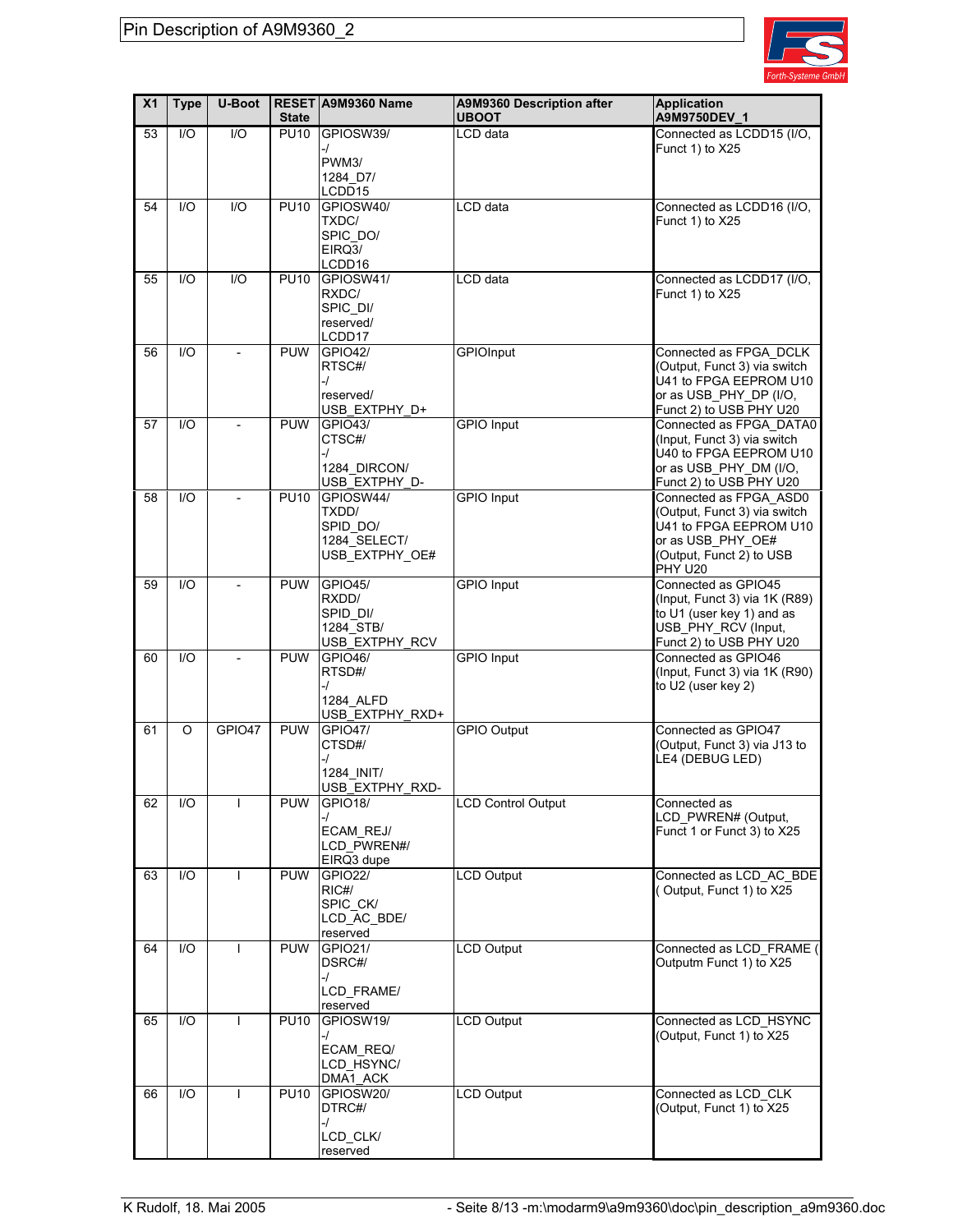

| X <sub>1</sub> | <b>Type</b>              | U-Boot                       | <b>State</b>             | RESET A9M9360 Name                                                 | A9M9360 Description after<br><b>UBOOT</b>                               | <b>Application</b><br>A9M9750DEV_1                                            |
|----------------|--------------------------|------------------------------|--------------------------|--------------------------------------------------------------------|-------------------------------------------------------------------------|-------------------------------------------------------------------------------|
| 67             | $II$                     | $\mathbf{I}$                 | <b>PUW</b>               | <b>GPIO23/</b><br>DCDC#/<br>SPIC EN#/<br>LCD_LEND/<br>reserved     | <b>LCD Output</b>                                                       | Connected as LCD_LEND<br>(Output, Funct 1) to X25                             |
| 68             | $\circ$                  | $\overline{\phantom{a}}$     |                          | A0                                                                 | external address                                                        | Connected to FPGA U17 and<br>CPLD U2                                          |
| 69             | $\Omega$                 | $\overline{\phantom{a}}$     |                          | A1                                                                 | external address                                                        | Connected to FPGA U17 and<br>CPLD U2                                          |
| 70             | $\Omega$                 |                              |                          | A2                                                                 | external address                                                        | Connected to FPGA U17 and<br>CPLD U2                                          |
| 71             | $\Omega$                 | $\overline{\phantom{a}}$     |                          | A3                                                                 | external address                                                        | Connected to FPGA U17 and<br>CPLD U2                                          |
| 72             | O                        | $\overline{\phantom{a}}$     |                          | A4                                                                 | external address                                                        | Connected to FPGA U17 and<br>CPLD U2                                          |
| 73             | O                        | $\overline{\phantom{a}}$     |                          | A5                                                                 | external address                                                        | Connected to FPGA U17 and<br>CPLD U2                                          |
| 74             | $\Omega$                 | $\overline{\phantom{a}}$     |                          | A6                                                                 | external address                                                        | Connected to FPGA U17 and<br>CPLD U2                                          |
| 75             | O                        | $\overline{\phantom{m}}$     |                          | A7                                                                 | external address                                                        | Connected to FPGA U17 and<br>CPLD U2                                          |
| 76             | $\circ$                  | $\overline{\phantom{a}}$     |                          | A8                                                                 | external address                                                        | Connected to FPGA U17                                                         |
| 77             | $\circ$                  | $\blacksquare$               |                          | A9                                                                 | external address                                                        | Connected to FPGA U17                                                         |
| 78             | $\circ$                  | $\overline{\phantom{a}}$     |                          | A10                                                                | external address                                                        | Connected to FPGA U17                                                         |
| 79             | P                        | $\overline{\phantom{a}}$     | $\overline{a}$           | <b>GND</b>                                                         |                                                                         |                                                                               |
| 80             | $\overline{O}$           | $\overline{\phantom{a}}$     |                          | A11                                                                | external address                                                        | Connected to FPGA U17                                                         |
| 81             | O                        | $\overline{\phantom{a}}$     |                          | A12                                                                | external address                                                        | Connected to FPGA U17                                                         |
| 82             | $\circ$                  | $\overline{\phantom{a}}$     |                          | A13                                                                | external address                                                        | Connected to FPGA U17                                                         |
| 83             | $\overline{O}$           | $\mathbb{L}$                 |                          | A14                                                                | external address                                                        | Connected to FPGA U17                                                         |
| 84             | $\circ$                  | $\overline{\phantom{a}}$     |                          | A15                                                                | external address                                                        | Connected to FPGA U17                                                         |
| 85             | $\circ$                  | $\overline{\phantom{a}}$     |                          | A16                                                                | external address                                                        | Connected to FPGA U17                                                         |
| 86             | $\circ$                  | $\mathcal{L}^{\mathcal{A}}$  |                          | A17                                                                | external address                                                        | Connected to FPGA U17                                                         |
| 87             | $\circ$                  | $\overline{\phantom{a}}$     |                          | A18                                                                | external address                                                        | Connected to FPGA U17                                                         |
| 88             | $\circ$                  | $\qquad \qquad \blacksquare$ |                          | A19                                                                | external address                                                        | Connected to FPGA U17                                                         |
| 89             | O                        | $\mathcal{L}^{\mathcal{A}}$  |                          | A20                                                                | external address                                                        | Connected to FPGA U17                                                         |
| 90             | O                        | $\overline{\phantom{a}}$     |                          | A21                                                                | external address                                                        | Connected to FPGA U17                                                         |
| 91             | $\Omega$                 |                              |                          | GPIO66/<br>-/                                                      | Set to external address                                                 | Connected as A22 (Output,<br>Funct 0) to FPGA U17                             |
|                |                          |                              |                          | A22/<br>reserved/<br>reserved                                      |                                                                         |                                                                               |
| 92             | O                        | $\overline{\phantom{a}}$     |                          | EXT OE#                                                            | Bus control                                                             | Connected to FPGA U17and<br>CPLD U2                                           |
| 93             | O                        |                              |                          | EXT WE#                                                            | Bus control, 22R series resistor on Connected to FPGA U17 and<br>module | CPLD U2                                                                       |
| 94             | O                        |                              |                          | GPIO67/<br>-/                                                      | Set to external address                                                 | Connected as A23 (Output,<br>Funct 0) to FPGA U17                             |
|                |                          |                              |                          | A23/                                                               |                                                                         |                                                                               |
|                |                          |                              |                          | reserved/                                                          |                                                                         |                                                                               |
|                |                          |                              |                          | reserved                                                           |                                                                         |                                                                               |
| 95             | O                        | CS <sub>0</sub> #            |                          | CS <sub>0</sub> #                                                  | Chip select, not used on module,<br>Defaults to Ouput/High at reset.    | Connected to FPGA U17 and<br>CPLD U2                                          |
| 96             | O                        | CS2#                         |                          | CS2#                                                               | Chip select, not used on module,<br>Defaults to Ouput/High at reset.    | Connected to FPGA U17 and<br>CPLD U2                                          |
| 97             | O                        | $\overline{CS3#}$            |                          | $\overline{CS3#}$                                                  | Chip select, not used on module,<br>Defaults to Ouput/High at reset.    | Connected to FPGA U17 and<br>CPLD U2                                          |
| 98             | $\overline{\phantom{a}}$ | $\overline{\phantom{a}}$     | $\overline{\phantom{a}}$ | ΝC                                                                 |                                                                         |                                                                               |
| 99             | $\circ$                  |                              |                          | <b>PWREN</b>                                                       | power sequencing control, high if<br>3.3V enabled                       | switches +3.3V on board                                                       |
| 100            |                          | $\qquad \qquad -$            |                          | NC (reserved as<br>BATT_FLT#)                                      |                                                                         |                                                                               |
| 101            | I/O                      |                              | <b>PUW</b>               | <b>GPIO48/</b><br>-/<br>USB EXTPHY SUSP/<br>1284P_SEL/<br>DMA1_REQ | <b>GPIO Input</b>                                                       | Connected as<br>USB_EXTPHY_SUSP<br>(Output, Funct 0) to USB<br><b>PHY U20</b> |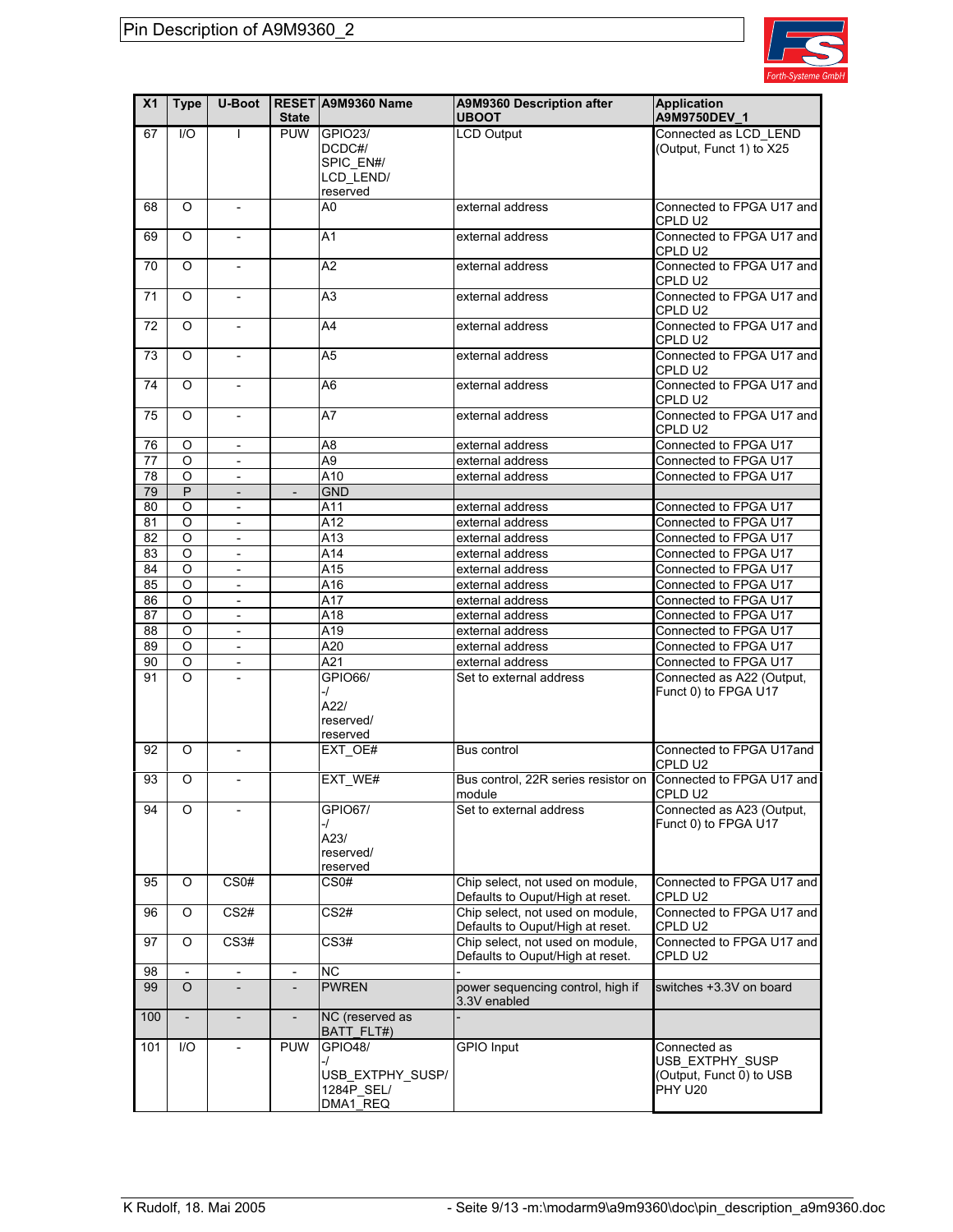

| X <sub>1</sub> | <b>Type</b>              | <b>U-Boot</b>                | <b>State</b>             | RESET A9M9360 Name                                              | A9M9360 Description after<br><b>UBOOT</b>                                                                                               | <b>Application</b><br>A9M9750DEV 1                                  |
|----------------|--------------------------|------------------------------|--------------------------|-----------------------------------------------------------------|-----------------------------------------------------------------------------------------------------------------------------------------|---------------------------------------------------------------------|
| 102            | $\mathbf{I}$             | $\overline{a}$               | <b>PUW</b>               | GPIO16/<br>-/<br>USB OVC/<br>1284P_JAM dupe/<br>reserved        | <b>GPIO Input</b>                                                                                                                       | Connected as<br>USB_OVRCURR (Input,<br>Funct 3) to U8               |
| 103            | O                        | $\qquad \qquad \blacksquare$ | No                       | EXT_BE0#                                                        | <b>Upper Byte/Lower Byte Enable</b>                                                                                                     | Connected as EXT_BE0# to<br>FPGA U17                                |
| 104            | O                        | $\overline{\phantom{a}}$     | No                       | EXT_BE1#                                                        | Upper Byte/Lower Byte Enable                                                                                                            | Connected as EXT_BE1# to<br>FPGA U17                                |
| 105            | O                        | $\overline{\phantom{0}}$     | No                       | EXT_BE2#                                                        | Upper Byte/Lower Byte Enable                                                                                                            | Connected as EXT BE2# to<br>FPGA U17                                |
| 106            | O                        | $\frac{1}{2}$                | No                       | EXT_BE3#                                                        | Upper Byte/Lower Byte Enable                                                                                                            | Connected as EXT_BE3# to<br>FPGA U17                                |
| 107            | $\mathbf{I}$             |                              | <b>PUW</b>               | <b>GPIO15/</b><br>DCDA#/<br>SPIA_EN#/<br>timer 2/<br>LCD_CLKIN  | <b>GPIO Input</b>                                                                                                                       | Connected as SPIA EN#<br>(Input, Funct 0 SPI) to X27<br>(touch)     |
| 108            |                          |                              |                          | <b>NC</b>                                                       |                                                                                                                                         |                                                                     |
| 109            | $\overline{\phantom{a}}$ |                              | $\overline{\phantom{a}}$ | <b>NC</b>                                                       |                                                                                                                                         |                                                                     |
| 110            | $\mathsf{L}$             | <b>SPICLK0</b>               | <b>No</b>                | <b>GPIO14/</b><br>RIA#/<br>SPIA CLK/<br>timer $1/$<br>PWM3 dupe | <b>GPIO Input</b>                                                                                                                       | Connected as SPIA_CLK<br>(Input, Funct 0 SPI) to X27<br>(touch)     |
| 111            | O                        | I2C_SCL                      |                          | <b>GPIO70/</b><br>-/<br>A26/<br>MCKE 2/<br>I2C_SCL              | used as I2C_SCL (Funct 2) on<br>A9M9360, pull up 4K7 to switched<br>3.3V on module                                                      | accessible on X11, C28                                              |
| 112            | I/O                      | I2C_SDA                      |                          | <b>GPIO71/</b><br>$-1$<br>A27/<br>MCKE_3/<br>I2C_SDA            | used as I2C_SDA (Funct 2) on<br>A9M9360, pull up 4K7 to switched<br>3.3V on module                                                      | accessible on X11, D28                                              |
| 113            | I/O                      | $\mathsf{I}$                 | <b>PU10</b>              | GPIOSW17/<br>-/<br><b>USB PWR</b>                               | <b>GPIO Input</b>                                                                                                                       | USB device: GPIO17 output<br>to switch on 1k5 pull-up<br>resistor   |
| 114            | I/O                      | <b>USBP</b>                  | No                       | USB_INTPHY_P                                                    | USB host or device from internal<br>PHY                                                                                                 | USB data line +, connected<br>via R95 to expansion<br>connector X10 |
| 115            | $II$                     | <b>USBN</b>                  | <b>No</b>                | USB_INTPHY_N                                                    | USB host or device from internal<br><b>PHY</b>                                                                                          | USB data line -, connected<br>via R96 to expansion<br>connector X11 |
| 116            | P                        |                              | $\overline{\phantom{a}}$ | <b>VRTC</b>                                                     | Backup Battery for RTC, for 3V<br>cell,<br>power-switch-over is on the<br>module,<br>Can be left floating, if RTC backup<br>not needed. | 3V battery connected                                                |
| 117            | P                        | $\overline{a}$               |                          | <b>GND</b>                                                      |                                                                                                                                         |                                                                     |
| 118            | P                        | $\qquad \qquad \blacksquare$ | $\overline{\phantom{a}}$ | 3.3V IN                                                         | unswitched 3.3V                                                                                                                         | 3.3V to module                                                      |
| 119            | P                        | $\qquad \qquad \blacksquare$ | $\overline{\phantom{a}}$ | <b>VLIO</b>                                                     | Mobile: Power from Li-Ion Battery                                                                                                       | Delivers either power from Li-                                      |
|                |                          |                              |                          |                                                                 | Non-Mobile: connected to 3.3V                                                                                                           | lon battery or 3.3V_IN                                              |
| 120            | P                        | $\overline{a}$               | $\overline{\phantom{a}}$ | 3.3V_IN                                                         | unswitched 3.3V                                                                                                                         | 3.3V to module                                                      |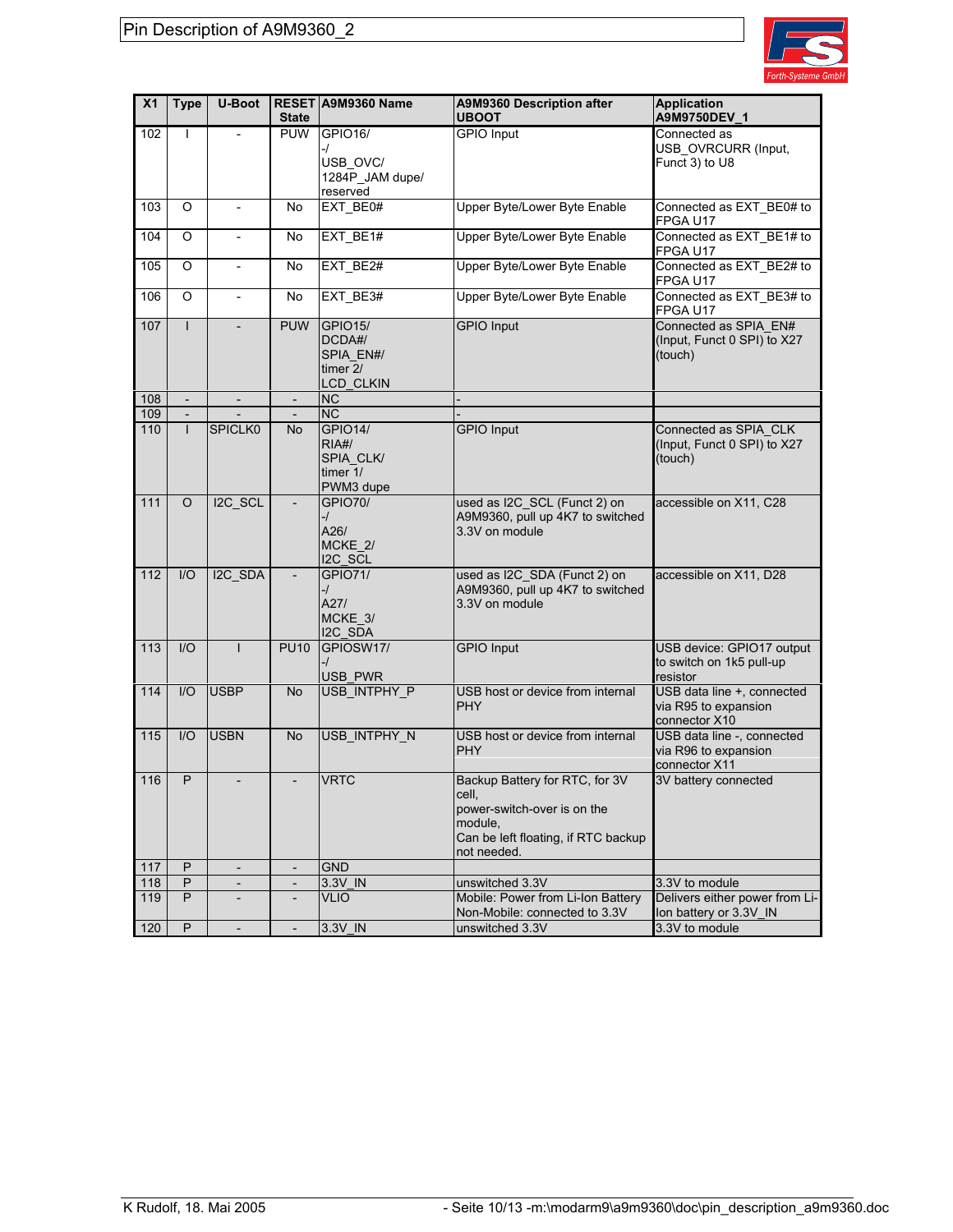

## **3.2. Connector X2**

| X <sub>2</sub>          | <b>Type</b> | U-Boot                                                   | <b>State</b>   | RESET A9M9360 Name                | A9M9360 Description after U-Boot Application | A9M9750/A9M9360DEV 1 |
|-------------------------|-------------|----------------------------------------------------------|----------------|-----------------------------------|----------------------------------------------|----------------------|
| $\mathbf{1}$            |             | $\blacksquare$                                           |                | NC (PCI_INTA#)                    |                                              |                      |
| $\overline{2}$          | P           | $\overline{\phantom{a}}$                                 |                | <b>GND</b>                        |                                              |                      |
| 3                       |             | $\qquad \qquad \blacksquare$                             |                | NC (PCI_INTC#)                    |                                              |                      |
| $\overline{\mathbf{4}}$ |             | $\overline{\phantom{a}}$                                 |                | NC (PCI_INTB#)                    |                                              |                      |
| $\mathbf 5$             |             | $\overline{\phantom{a}}$                                 |                | NC (PCI_RESET#)                   |                                              |                      |
| 6                       |             | $\qquad \qquad \blacksquare$                             |                | NC (PCI_INTD#)                    |                                              |                      |
| $\overline{7}$          |             | $\overline{\phantom{a}}$                                 |                | NC (PCI GNT0#)                    |                                              |                      |
| 8                       |             | $\frac{1}{2}$                                            |                | <b>GND</b>                        |                                              |                      |
| 9                       |             | $\qquad \qquad \blacksquare$                             |                | NC (PCI_GNT1#)                    |                                              |                      |
| 10                      |             | $\overline{\phantom{a}}$                                 |                | NC (PCI_CLKOUT)                   |                                              |                      |
| 11                      |             | $\frac{1}{2}$                                            |                | NC (PCI CLKIN)                    |                                              |                      |
| 12                      |             | $\qquad \qquad \blacksquare$                             |                | NC (PCI GNT2#)                    |                                              |                      |
| 13                      |             | $\overline{\phantom{a}}$                                 |                | NC (PCI GNT3#)                    |                                              |                      |
| 14<br>15                | P           | $\overline{\phantom{a}}$                                 | $\blacksquare$ | <b>GND</b><br>NC (PCI_AD30)       |                                              |                      |
|                         |             | $\qquad \qquad \blacksquare$                             |                | NC (PCI_REQ0#)                    |                                              |                      |
| 16<br>17                |             | $\overline{\phantom{a}}$<br>$\overline{\phantom{a}}$     |                | NC (PCI_REQ1#)                    |                                              |                      |
| 18                      |             | $\overline{\phantom{m}}$                                 |                | NC (PCI_REQ2#)                    |                                              |                      |
| 19                      |             | $\overline{\phantom{a}}$                                 |                | NC (PCI_REQ3#)                    |                                              |                      |
| 20                      |             | $\overline{\phantom{0}}$                                 |                | NC (PCI_AD31)                     |                                              |                      |
| 21                      |             | $\overline{\phantom{m}}$                                 |                | NC (PCI_AD28)                     |                                              |                      |
| 22                      |             | $\overline{\phantom{a}}$                                 |                | NC (PCI_AD29)                     |                                              |                      |
| 23                      |             | $\overline{\phantom{a}}$                                 |                | NC (PCI_AD26)                     |                                              |                      |
| 24                      |             | $\overline{\phantom{m}}$                                 |                | NC (PCI_AD27)                     |                                              |                      |
| $\overline{25}$         |             | $\overline{\phantom{a}}$                                 |                | NC (PCI_AD24)                     |                                              |                      |
| 26                      |             | $\overline{\phantom{a}}$                                 |                | NC (PCI_AD25)                     |                                              |                      |
| 27                      |             | $\overline{\phantom{a}}$                                 |                | NC (PCI_IDSEL)                    |                                              |                      |
| 28                      |             | $\overline{\phantom{a}}$                                 |                | NC (PCI_CBE3#)                    |                                              |                      |
| 29                      |             | $\overline{\phantom{a}}$                                 |                | NC (PCI_AD22)                     |                                              |                      |
| 30                      |             | $\overline{\phantom{0}}$                                 |                | NC (PCI_AD23)                     |                                              |                      |
| 31                      |             | $\overline{\phantom{a}}$                                 |                | NC (PCI_AD20)                     |                                              |                      |
| 32                      |             | $\qquad \qquad \blacksquare$                             |                | NC (PCI_AD21)                     |                                              |                      |
| 33                      |             | $\overline{\phantom{a}}$                                 |                | NC (PCI_AD18)                     |                                              |                      |
| 34                      |             | $\qquad \qquad -$                                        |                | NC (PCI_AD19)                     |                                              |                      |
| 35                      |             | $\qquad \qquad \blacksquare$                             |                | NC (PCI_AD16)                     |                                              |                      |
| 36                      |             | $\equiv$                                                 |                | NC (PCI_AD17)                     |                                              |                      |
| 37                      |             | $\qquad \qquad -$                                        |                | NC (PCI FRAME#)                   |                                              |                      |
| $\overline{38}$         |             | $\qquad \qquad \blacksquare$                             |                | NC (PCI_CBE2#)                    |                                              |                      |
| 39                      |             | $\blacksquare$                                           |                | NC (PCI TRDY#)                    |                                              |                      |
| 40                      |             | $\overline{\phantom{a}}$                                 |                | <b>GND</b>                        |                                              |                      |
| 41                      |             | $\qquad \qquad \blacksquare$                             |                | NC (PCI_IRDY#)                    |                                              |                      |
| 42<br>43                |             | $\overline{\phantom{a}}$                                 |                | NC (PCI_STOP#)                    |                                              |                      |
|                         |             | $\overline{\phantom{a}}$                                 |                | NC (PCI_PAR)                      |                                              |                      |
| 44<br>45                |             | $\qquad \qquad \blacksquare$<br>$\overline{\phantom{a}}$ |                | NC (PCI DEVSEL#)<br>NC (PCI_AD15) |                                              |                      |
| 46                      |             | $\overline{\phantom{a}}$                                 |                | NC (PCI_PERR#)                    |                                              |                      |
| 47                      |             | $\qquad \qquad \blacksquare$                             |                | NC (PCI_AD13)                     |                                              |                      |
| 48                      |             | $\overline{\phantom{a}}$                                 |                | NC (PCI_SERR#)                    |                                              |                      |
| 49                      |             | $\overline{\phantom{a}}$                                 |                | NC (PCI_AD11)                     |                                              |                      |
| 50                      |             | $\qquad \qquad \blacksquare$                             |                | NC (PCI_CBE1#)                    |                                              |                      |
| 51                      |             | $\overline{\phantom{a}}$                                 |                | NC (PCI_AD9)                      |                                              |                      |
| 52                      |             | $\overline{\phantom{a}}$                                 |                | NC (PCI_AD14)                     |                                              |                      |
| 53                      |             | $\qquad \qquad \blacksquare$                             |                | NC (PCI_CBE0#)                    |                                              |                      |
| 54                      |             |                                                          |                | NC (PCI_AD12)                     |                                              |                      |
| 55                      |             |                                                          |                | $\overline{NC}$ (PCI_AD6)         |                                              |                      |
| 56                      |             |                                                          |                | NC (PCI_AD10)                     |                                              |                      |
| 57                      |             |                                                          |                | NC (PCI_AD4)                      |                                              |                      |
| 58                      |             |                                                          |                | NC (PCI_AD8)                      |                                              |                      |
| 59                      |             |                                                          |                | NC (PCI AD2)                      |                                              |                      |
| 60                      |             |                                                          |                | NC (PCI_AD7)                      |                                              |                      |
| 61                      |             |                                                          |                | NC (PCI_AD5)                      |                                              |                      |
| 62                      |             |                                                          |                | NC (PCI_AD3)                      |                                              |                      |
| 63                      |             |                                                          |                | NC (PCI_AD1)                      |                                              |                      |
| 64                      |             |                                                          |                | NC (PCI_AD0)                      |                                              |                      |
| 65                      |             |                                                          |                | NC (LCD_CLKIN)                    |                                              |                      |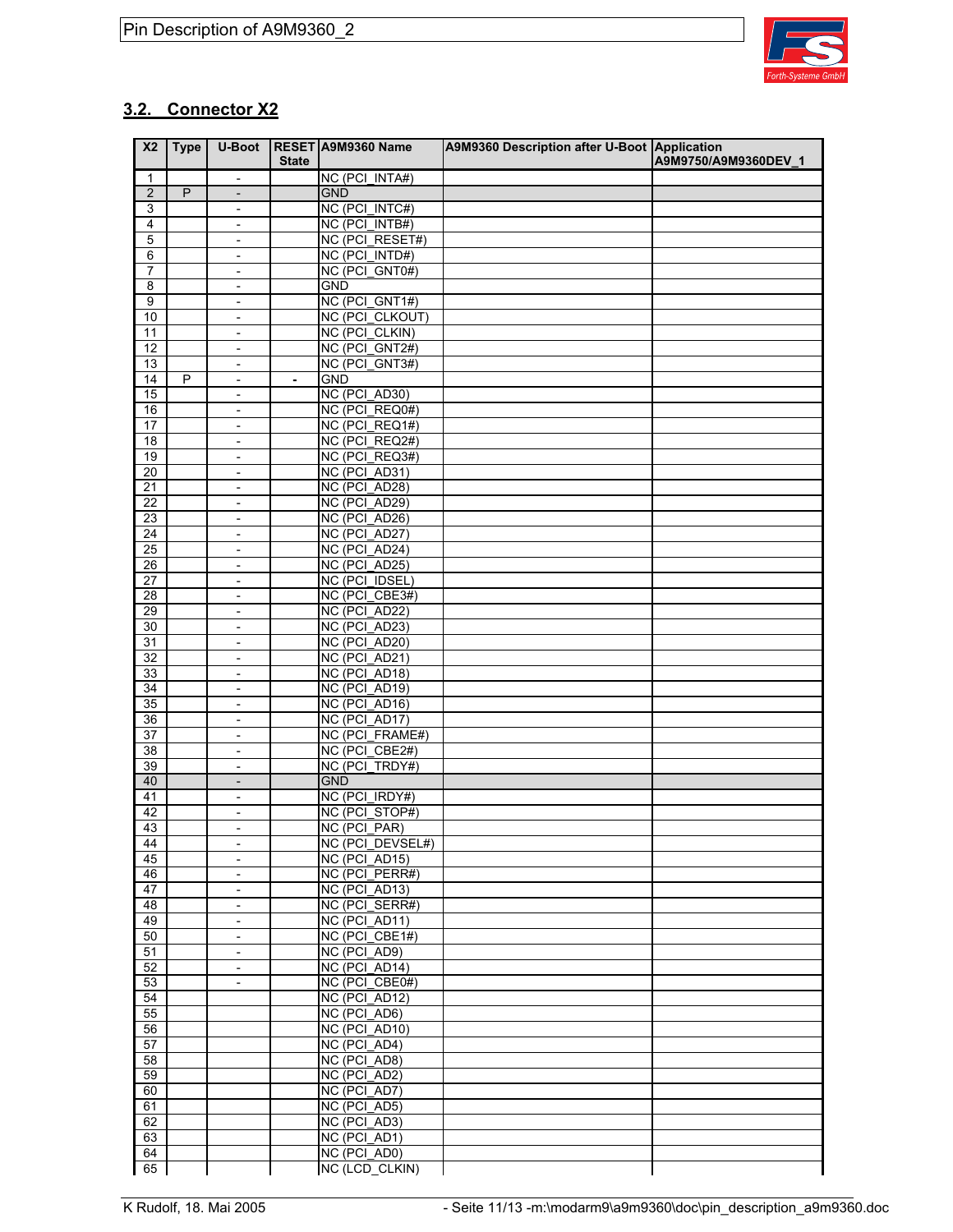

| X <sub>2</sub>  | <b>Type</b>    | <b>U-Boot</b>                      | <b>State</b>             | RESET A9M9360 Name                 | A9M9360 Description after U-Boot Application                | A9M9750/A9M9360DEV_1                           |
|-----------------|----------------|------------------------------------|--------------------------|------------------------------------|-------------------------------------------------------------|------------------------------------------------|
| 66              | L              | Eth                                |                          | ETH_TPIN                           | Ethernet Input-,                                            | Connected to RJ45 with                         |
|                 |                |                                    |                          |                                    | 100R differential termination on<br>module                  | integrated magnetics                           |
| 67              | O              | Eth                                |                          | <b>ETH LEDLNK</b>                  | Ethernet Line/Activity LED                                  | Connected to Link/Activity                     |
|                 |                |                                    |                          |                                    | High, when link ok                                          | LED in RJ45, needs 100R                        |
|                 |                |                                    |                          |                                    | Low, while active.                                          | resistor on application                        |
| 68              | L              | Eth                                |                          | ETH_TPIP                           | Ethernet Input+,                                            | Connected to RJ45 with                         |
|                 |                |                                    |                          |                                    | 100R differential termination on                            | integrated magnetics                           |
|                 |                |                                    |                          |                                    | module                                                      |                                                |
| 69              | $\circ$        | Eth                                |                          | ETH_LEDH                           | <b>Ethernet High Speed LED</b>                              | Connected to Speed LED in                      |
|                 |                |                                    |                          |                                    | High, when 100MB<br>Low, when 10MB                          | RJ45, needs 100R resistor on                   |
| 70              | $\circ$        | Eth                                |                          | ETH_TPON                           | Ethernet Output-,                                           | application<br>Connected to RJ45 with          |
|                 |                |                                    |                          |                                    | 100R differential termination on                            | integrated magnetics                           |
|                 |                |                                    |                          |                                    | module                                                      |                                                |
| 71              |                | Eth                                |                          | ETH_ESD0                           | Connected via 0R to Gnd on module not used                  |                                                |
| $\overline{72}$ | $\Omega$       | Eth                                |                          | ETH_TPOP                           | Ethernet 0 Output+,                                         | Connected to RJ45 with                         |
|                 |                |                                    |                          |                                    | 100R differential termination on                            | integrated magnetics                           |
|                 |                |                                    |                          |                                    | module                                                      |                                                |
| 73              | P              | $\overline{\phantom{a}}$           |                          | <b>NC</b><br>(reserved<br>for      |                                                             |                                                |
|                 |                |                                    |                          | ETH_EREF)                          |                                                             |                                                |
| 74              |                | $\overline{\phantom{a}}$           | $\overline{\phantom{a}}$ | <b>NC</b>                          | R/B#, SmartMedia not supported in<br>future, do not connect |                                                |
| 75              |                |                                    |                          | <b>NC</b>                          | FWE#, SmartMedia not supported in                           |                                                |
|                 |                |                                    |                          |                                    | future, do not connect                                      |                                                |
| 76              | $\overline{a}$ | $\overline{\phantom{a}}$           |                          | <b>NC</b>                          | FWE#, SmartMedia not supported in                           |                                                |
|                 |                |                                    |                          |                                    | future, do not connect                                      |                                                |
| 77              |                | $\overline{\phantom{a}}$           |                          | <b>NC</b>                          | FCEEXT#, SmartMedia not                                     |                                                |
|                 |                |                                    |                          |                                    | supported in future, do not connect                         |                                                |
| 78              |                | $\overline{\phantom{a}}$           |                          | <b>NC</b>                          | ALE, SmartMedia not supported in                            |                                                |
|                 |                |                                    |                          |                                    | future, do not connect                                      |                                                |
| 79              | $\overline{a}$ | $\overline{\phantom{a}}$           |                          | $\overline{NC}$                    | CLE, SmartMedia not supported in                            |                                                |
|                 |                |                                    |                          |                                    | future, do not connect                                      |                                                |
| 80              | P              |                                    |                          | <b>GND</b>                         |                                                             |                                                |
| 81              | 1/O            | D <sub>0</sub>                     |                          | D <sub>0</sub>                     | Data Bus                                                    | Connected to FPGA U17 and<br>CPLD U2           |
| 82              | 1/O            | D <sub>1</sub>                     |                          | D <sub>1</sub>                     |                                                             | Connected to FPGA U17 and                      |
|                 |                |                                    |                          |                                    |                                                             | CPLD U2                                        |
| 83              | 1/O            | D <sub>2</sub>                     |                          | D <sub>2</sub>                     |                                                             | Connected to FPGA U17 and                      |
|                 |                |                                    |                          |                                    |                                                             | CPLD U2                                        |
| 84              | 1/O            | D <sub>3</sub>                     |                          | D <sub>3</sub>                     |                                                             | Connected to FPGA U17 and                      |
|                 |                |                                    |                          |                                    |                                                             | CPLD U2                                        |
| 85              | 1/O            | D <sub>4</sub>                     |                          | D <sub>4</sub>                     |                                                             | Connected to FPGA U17 and                      |
|                 |                |                                    |                          |                                    |                                                             | CPLD U2                                        |
| 86              | I/O            | D <sub>5</sub>                     |                          | $\overline{D5}$                    |                                                             | Connected to FPGA U17 and                      |
| 87              | 1/O            | D <sub>6</sub>                     |                          | D <sub>6</sub>                     |                                                             | CPLD U2<br>Connected to FPGA U17 and           |
|                 |                |                                    |                          |                                    |                                                             | CPLD U2                                        |
| 88              | 1/O            | D7                                 |                          | D7                                 |                                                             | Connected to FPGA U17 and                      |
|                 |                |                                    |                          |                                    |                                                             | CPLD U2                                        |
| 89              | I/O            | D <sub>8</sub>                     |                          | D8                                 |                                                             | Connected to FPGA U17                          |
| 90              | I/O            | D9                                 |                          | D <sub>9</sub>                     |                                                             | Connected to FPGA U17                          |
| 91              | I/O            | D <sub>10</sub>                    |                          | D <sub>10</sub>                    |                                                             | Connected to FPGA U17                          |
| 92              | I/O            | D11                                |                          | D <sub>11</sub>                    |                                                             | Connected to FPGA U17                          |
| 93              | I/O            | D <sub>12</sub>                    |                          | D <sub>12</sub>                    |                                                             | Connected to FPGA U17                          |
| 94              | I/O            | D <sub>13</sub>                    |                          | D <sub>13</sub>                    |                                                             | Connected to FPGA U17                          |
| 95              | I/O            | D <sub>14</sub>                    |                          | D14                                |                                                             | Connected to FPGA U17                          |
| 96              | I/O            | D <sub>15</sub>                    |                          | D <sub>15</sub>                    |                                                             | Connected to FPGA U17                          |
| 97              | I/O            | D <sub>16</sub>                    |                          | D <sub>16</sub>                    |                                                             | Connected to FPGA U17                          |
| 98              | I/O            | D <sub>17</sub>                    |                          | D <sub>17</sub>                    |                                                             | Connected to FPGA U17                          |
| 99              | I/O            | D <sub>18</sub>                    |                          | D <sub>18</sub>                    |                                                             | Connected to FPGA U17                          |
| 100             | I/O            | D <sub>19</sub>                    |                          | D <sub>19</sub>                    |                                                             | Connected to FPGA U17                          |
| 101<br>102      | I/O<br>I/O     | D <sub>20</sub><br>D <sub>21</sub> |                          | D <sub>20</sub><br>D <sub>21</sub> |                                                             | Connected to FPGA U17<br>Connected to FPGA U17 |
| 103             | I/O            | D <sub>22</sub>                    |                          | D <sub>22</sub>                    |                                                             | Connected to FPGA U17                          |
| 104             | I/O            | D <sub>23</sub>                    |                          | D <sub>23</sub>                    |                                                             | Connected to FPGA U17                          |
| 105             | I/O            | D <sub>24</sub>                    |                          | D <sub>24</sub>                    |                                                             | Connected to FPGA U17                          |
| 106             | I/O            | D <sub>25</sub>                    |                          | D <sub>25</sub>                    |                                                             | Connected to FPGA U17                          |
| 107             | I/O            | D <sub>26</sub>                    |                          | D <sub>26</sub>                    |                                                             | Connected to FPGA U17                          |
| 108             | I/O            | D <sub>27</sub>                    |                          | D <sub>27</sub>                    |                                                             | Connected to FPGA U17                          |